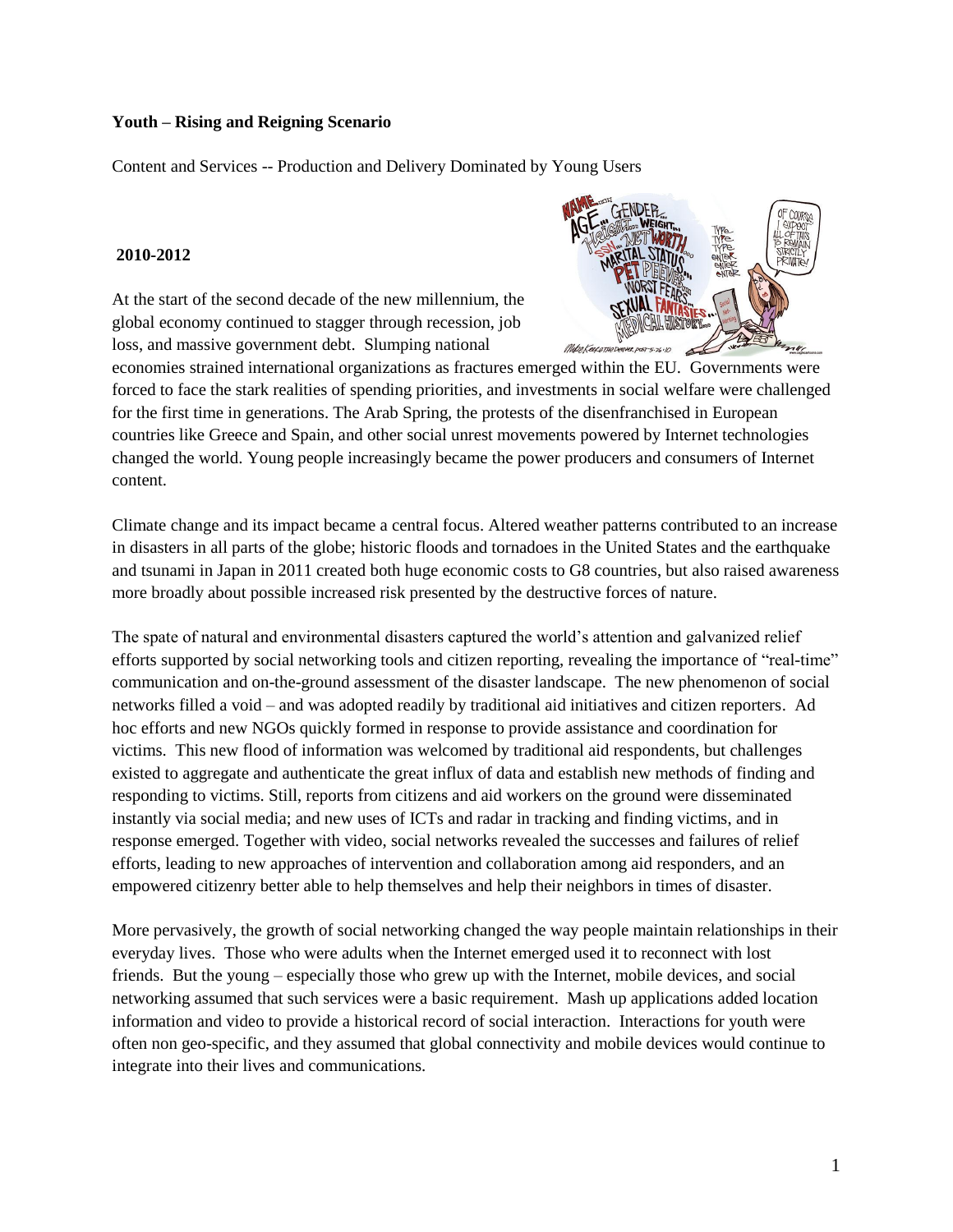The extensive amount of content and personal data volunteered by individuals for their online profiles was raising privacy concerns. Governments and privacy activists were cautioning about the risks – and already data loss and identity theft were becoming commonplace. Yet despite the potential for misuse of this information, and periodic examples of its abuse, there seemed to be little to dampen the enthusiasm of users to expose their personal lives to the public or their ever-expanding network of friends. And even while raising concerns, businesses and governmental agencies raced to integrate online and social networking applications into their customer and citizen communications, taking advantage of the increased availability of personal data to tailor communications to attract digital citizen consumers.

The success of applications like Facebook and Twitter drove the emergence of similar competing services, including in a range of languages, and from suppliers located around the globe. Users found new choices- -perhaps too many. Companies, large and small, went into and out of the social networking business with little notice. While this resulted in the "stranding" of some users, still, increasingly, rapid growth of such networks was ongoing, and young users dictated which technology platforms were successful and which ones died.

While privacy and security concerns also existed for cloud computing, there was little that could discourage the desire of people to make their content portable. With the rapid improvement in mobile devices, both in terms of storage and the breadth of applications, users became more comfortable shifting their work and personal data to remote storage for ready access at any time and from any location – further altering the norm for access and business communication.

The Wikileaks case, the News of the World scandal, and the financial success of the Huffington Post, led consumers to question the value of traditional journalism. Content producers and consumers increasingly turned to alternative methods and media to media and share news. Traditional newspapers wrestled with declining readership numbers and advertising revenues. Young, ambitious reporters increased their influence in the online world.

Young people globally became politically more active and organized, and many such initiatives drew together like minded activists. Many joined the Pirate party, the Internet party and other technologyconcerned political movements.

# **2012-2014**

By 2014, the adoption of LTE by major wireless carriers as the new standard for mobile communications produced dramatic improvements in the broadcast and delivery of content to portable devices. Vast increases in the speed and volume of data available to users led to a period of dramatic growth in manufacturing and application development.

These advances ushered in an era of wireless ubiquity where users sought remote monitoring and control over increasing elements of their lives. The smart grid and monitoring increased energy efficiency in buildings, vehicles and electronic devices. In an effort to improve energy efficiency and to provide more control to the user, everyday appliances became smart machines connected to the network, generating data logs and allowing remote access.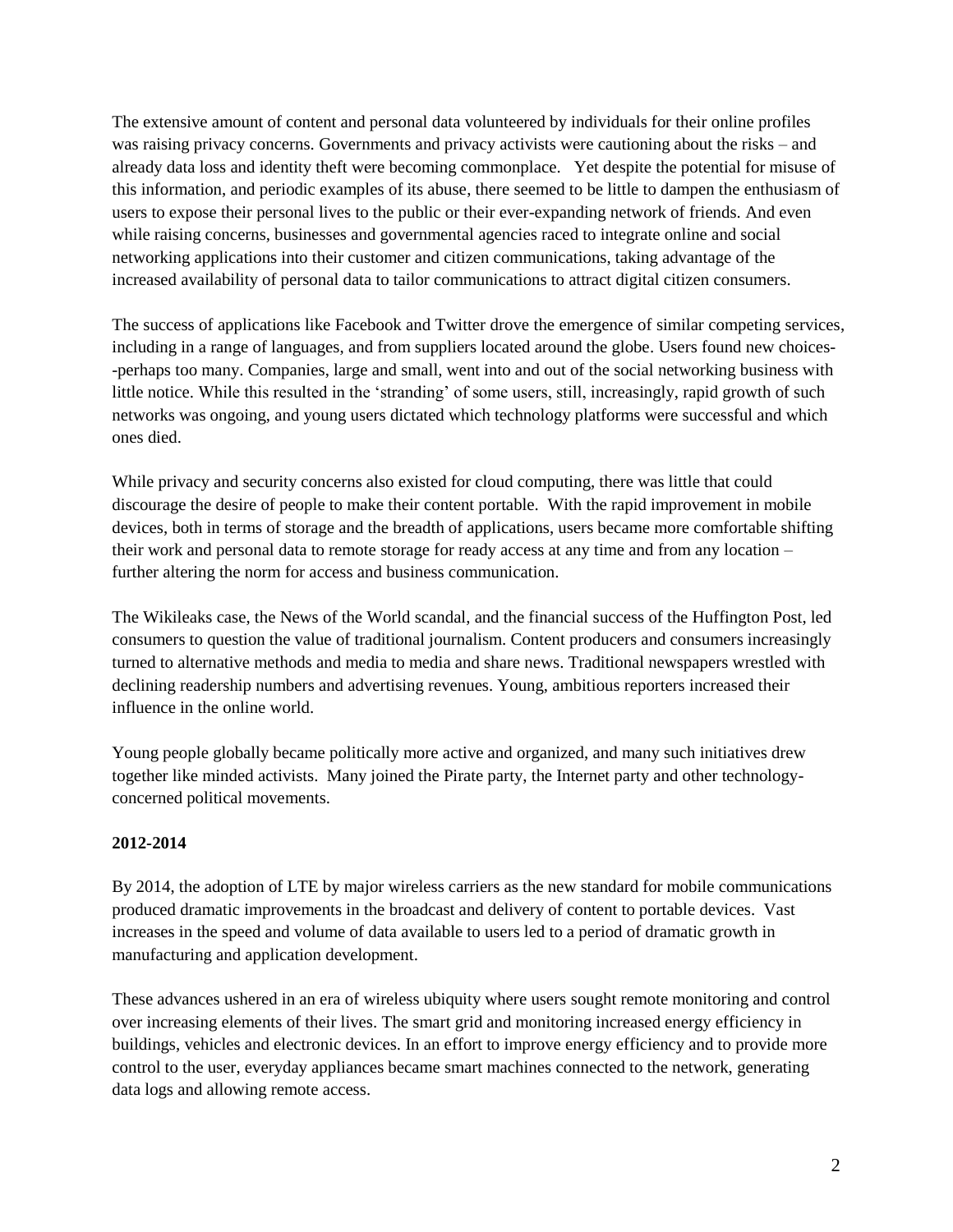Social networks made great use of this new information. By networking appliances and recording usage data, people were able to track their electrical consumption, performance and quality. They shared these findings with others, pooling information together to create automated assessments, benchmarks and purchasing recommendations. It also greatly assisted the troubleshooting process as technical support representatives or repairmen could perform remote diagnostic tests to address problems remotely.

Houses, energy consuming devices, and automobiles also integrated wireless connectivity as a standard feature. For motorists, this provided location-based information for traffic monitoring and opened a marketplace for on demand audio and video entertainment and information resources. With the added ability to record and transmit video, cars were equipped with cameras that allowed parents to monitor their children"s driving behavior. These devices had the added benefit of serving as accident video recorders, the use of which was incentivized by insurance companies through lowered premiums. Wireless connectivity and the expanding use of sensor technologies facilitated the remote diagnostic and maintenance of vehicles. The privacy and security issues of these new technologies challenged the technologists, the lawyers and the legislators.

But the world was not necessarily peaceful. Continued civil strife in certain oil producing countries, unpredictable and extreme weather and earthquakes in Asia, and continuation of the year long rash of tornadoes and flooding in the US continued – interrupting reliable power in many cities or raising the cost of energy. Extreme and unpredictable weather began to affect reliable agricultural production, and the cost of shipping food, and people spiraled ever higher. In response to these threats to energy and food, smart devices and sensors were increasingly seen as essential tools to collect information on an ever growing array of business and personal activities.

In response to ongoing fears of terrorism and online crime and risks, biometric identification became mandatory for government issued IDs. Faced with this new requirement, users sought to integrate biometrics into their smart phones since it provided added security to communications and commerce. Mobile devices evolved into the principal instrument for both personal identification and commerce as plastic cards that performed these tasks become redundant.

Citizen journalism grew – shifting control of information from major media conglomerates to informal gangs of powerful, yet loosely affiliated information leaders known as "connectors." Charismatic leaders emerged with their own "commentators nets", replacing formalized news commentators. Without editorial controls or industry oversight, the connectors exerted much influence in society and were behind the rise and the fall of many public figures. A new form of "cyber bullying" emerged in daily life, and in politics. Online defamation became common and those defamed had little recourse. Lawsuits and government investigations proved unsuccessful in addressing these problems.

Users believed that the well-being of the majority was more important than the rigid preservation of copyright laws. Copyright systems worldwide crumbled under the pervasive violations of copyright laws by individual users and the inability of governments to prosecute the volume of offenses. New content aggregators emerged who developed new business models; some content producers adapted by developing new business models. Others disappeared.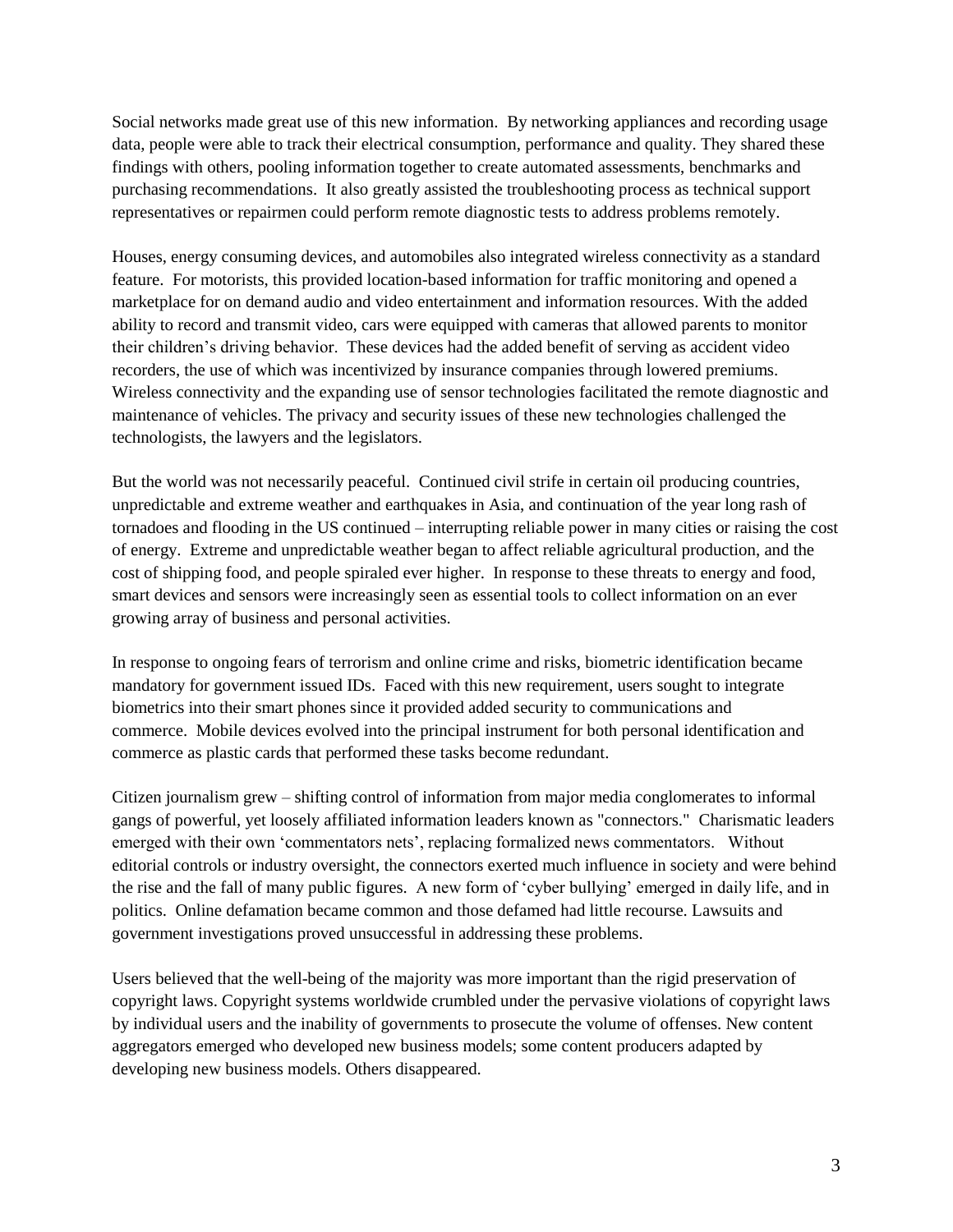### **2015-2020**

As with the Arab Spring in 2011, the Internet and social and mobile networks continued to bring visibility to the oppressive acts of some governments against citizens who engaged in political dissention. Social networking powered many of these movements, with trans-national support thanks to privacy-enhancing technologies. People, particularly the young, demanded action against such states.

Many countries evolved or revolved towards freedom and this drew a returning Diaspora, formerly in economic, social, or actual political exile to return to their home countries to build democratic and responsible governments. Yet, the cost of wars, social unrest and conflicts, the cost of dealing with climate change and natural disasters had impacted many local economies – and slowed the economic growth and creation of jobs. The young responded by creating new online businesses, giving rise to a new social order, and a geo-political perspective of national identity/nationalization.

2015 saw the major breakthrough in software programming for real time language translation, both written and spoken, in the "cloud". With this development, the lives and work of researchers and educators, health care providers, and law enforcement were dramatically altered as a truly global communication network was realized that allowed real time information exchange across geographic, language and cultural barriers.

With this new capability, community elders were drawn into the on-line activities as the translation software coupled with the rapid evolution of the video phone allowed them to share their heritage with younger generations as never before – no keyboard required! This development had a tremendous impact on the preservation and continuation of numerous native languages and cultures, which were struggling to find a place and relevance in this modern world.

With users continuing to push the limits of mobile devices on a global scale with 10s of millions of new mobile users in China, India and Africa, battery technology was seen as roadblock to further development on the mobile platform. Government-sponsored research programs established new public-private collaborations and achieved breakthroughs in solar and battery power, eventually leading to mobile devices with autonomy of operation for days and even weeks. The world achieved its third Billion users.

In 2017 a significant breakthrough in solar battery charging technology occurred. New mobile and handheld devices were available with a separate device with allowed for a powerful charge in a matter of minutes-not hours. Users were quick to recognize this market-altering development and drove another huge expansion of the mobile device market. Solar emerged as a major energy source for ICTs. This new battery technology was also hailed by civil society organizations as a key to bringing reliability and predictability to those regions and countries struggling with these limitations in the past.

While the expansion of mobile usage was welcomed – many of the historic challenges remained, namely privacy and online security. But this too was now being addressed in a new manner with software developers recognizing the fundamental importance of the issue and building in security into both the devices as well as the software. Users of all ages became more demanding in terms of privacy and information security. But interoperability was a challenge in this new improved online world. As was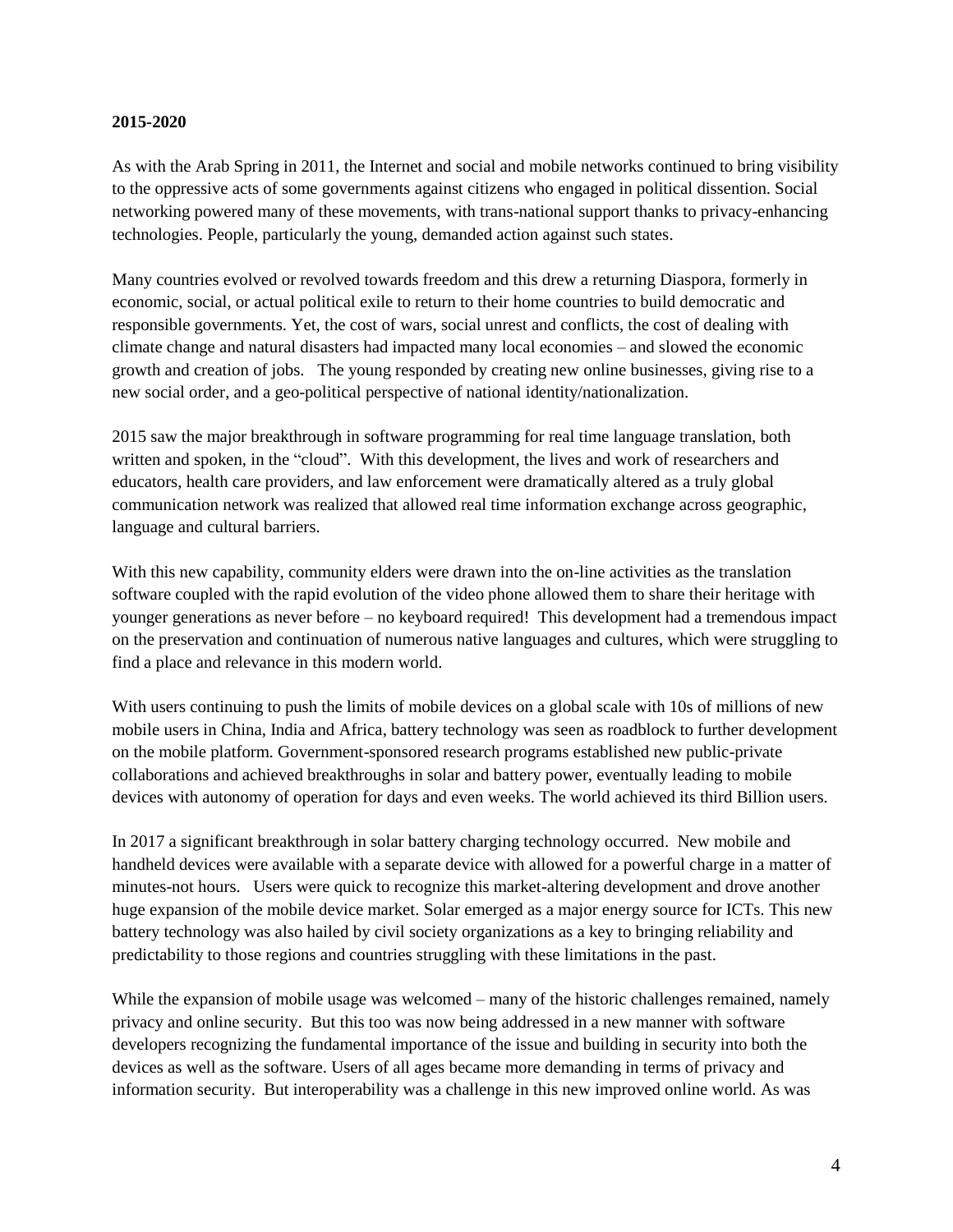recycling of devices – adding to the e-waste stockpiling in most countries, or being shipped to the developing countries.

Responsible use on the Internet was now being viewed in the same light as responsible driving was in the past: as a shared responsibility that all were expected to contribute to. Another sign of this new sense of online responsibility was the development of youth organizations (similar to the Boys and Girls Scouts) charged with teaching and spreading the message of responsible use to new users. Recognizing the value of these youth organizations, national governments were quick to jump in and support these initiatives at the grassroots level.

Growth of concerns about online safety and identity theft, coupled with viruses, malware and financial risks led to industry and government collaboration on online safety requirements. Mandated digital citizenship training in preschools and primary schools spread around the US and the world – required for mobile and broadband users alike. It started with schools but migrated aggressively into the workplace. To control insurance costs, employers of all sizes accepted the government required "online licensing programs provided by government agencies, based on "standards" developed by the Internet"s governance departments in all OECD and many other nations.

Digital technical skills became a baseline for employment – especially in government jobs, and automation of many functions moved very rapidly into the mobile, untethered devices, using voice and images as access mechanisms. Video traffic dominated the Internet. Vast investments in broadband continued throughout the world, inspired by the UN Broadband Commission and the OECD. New spectrum allocations lowered access costs.

# **2020-2025**

By 2021, the 65-year old of 2011 was 75 and was redefining the concept of "old age" ; thanks to improved health care, elders had both energy, and interest to continue their contributions. But, due to the lack of jobs, governments and corporations pushed earlier retirement for many of their workforce employees. Health and fitness become a requirement for insurance and in some cases for employment. Seniors emerged as a new, frustrated political group and mobilized globally, in the way the youth had in 2010 and 2013. The overall percentage of the population in the US, Canada and some European states in the "elder" status was very high, partly because of the 2010-2015 immigration policies in those countries. Those countries now found a severe shortage of caregivers for the eldest, especially for those who require assistance and lack financial resources. New uses of mobile devices and robotics enabled remote monitoring, but did little to deal with the physical care challenges.

The most dramatic technological development to emerge at the close of the decade was the widespread integration of miniaturized video into the fabric of everyday life. With video recording equipment becoming progressively smaller, and the ability to transmit video feeds requiring minimal space, viewwearTM became the new means to record and broadcast video. Glasses, hats, clothes all became devices to provide a video record of that satisfied consumers" desire for a first person, participatory perspective to commemorate social interaction.